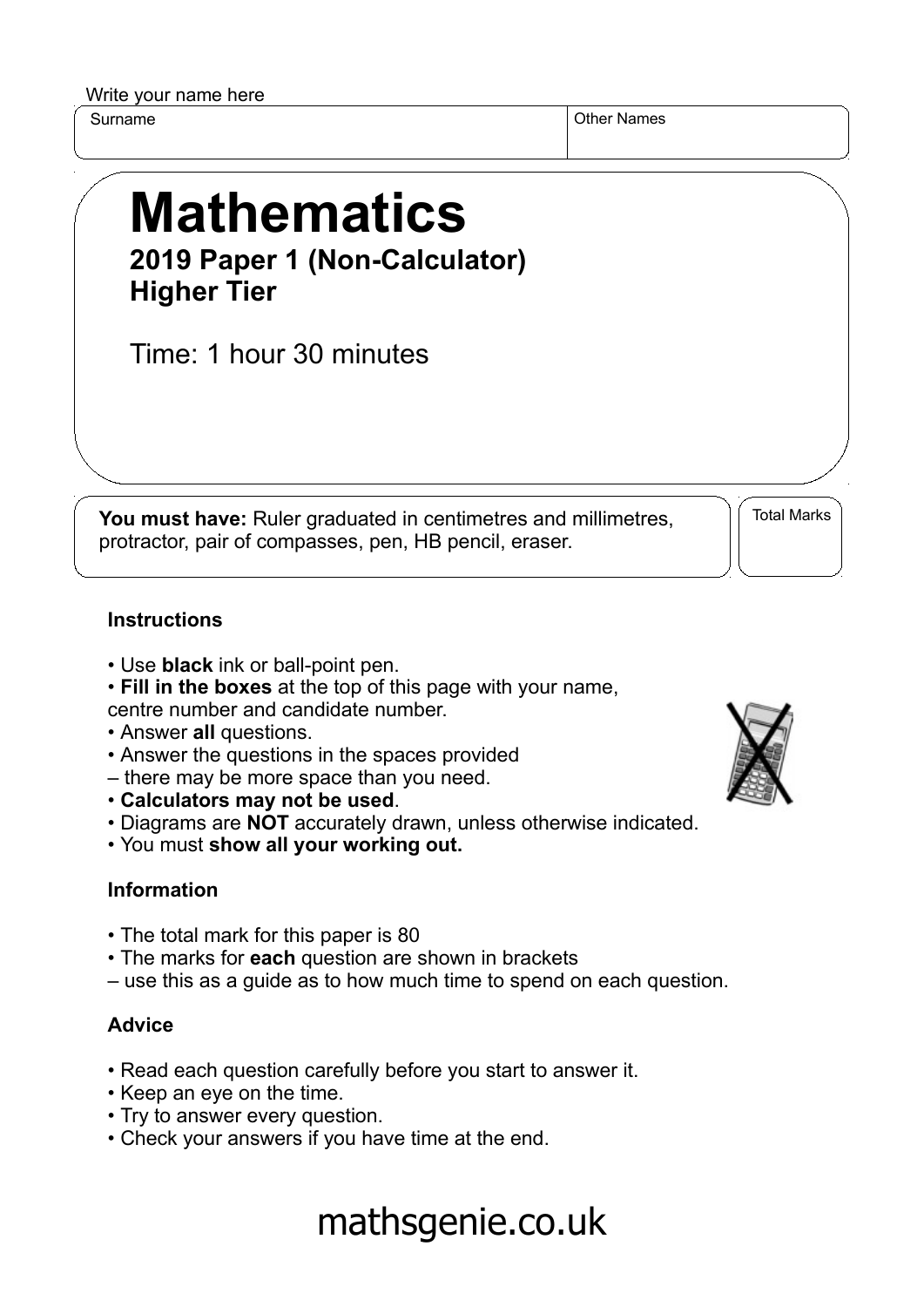| $\mathbf{1}$     | In a box there are blue pens, red pens and green pens.<br>The ratio of blue pens to red pens to green pens is 5:3:2                                        |                                   |     |
|------------------|------------------------------------------------------------------------------------------------------------------------------------------------------------|-----------------------------------|-----|
|                  | There are 18 more blue pens than red pens.<br>How many green pens are in the box?                                                                          |                                   |     |
|                  |                                                                                                                                                            |                                   |     |
|                  |                                                                                                                                                            |                                   |     |
|                  |                                                                                                                                                            |                                   |     |
|                  |                                                                                                                                                            |                                   |     |
|                  |                                                                                                                                                            |                                   |     |
|                  |                                                                                                                                                            |                                   |     |
|                  |                                                                                                                                                            |                                   |     |
|                  |                                                                                                                                                            | (Total for question 1 is 3 marks) |     |
|                  |                                                                                                                                                            |                                   |     |
| $\boldsymbol{2}$ | Four builders working 6 hours a day can build a wall in two days.<br>How many days will it take two builders working 8 hours a day to build the same wall. |                                   |     |
|                  |                                                                                                                                                            |                                   |     |
|                  |                                                                                                                                                            |                                   |     |
|                  |                                                                                                                                                            |                                   |     |
|                  |                                                                                                                                                            |                                   |     |
|                  |                                                                                                                                                            |                                   |     |
|                  |                                                                                                                                                            |                                   |     |
|                  | (b) State one assumption you made in your working out to part (a).                                                                                         |                                   | (2) |
|                  |                                                                                                                                                            |                                   |     |
|                  |                                                                                                                                                            |                                   | (1) |
|                  |                                                                                                                                                            | (Total for question 2 is 3 marks) |     |
|                  |                                                                                                                                                            |                                   |     |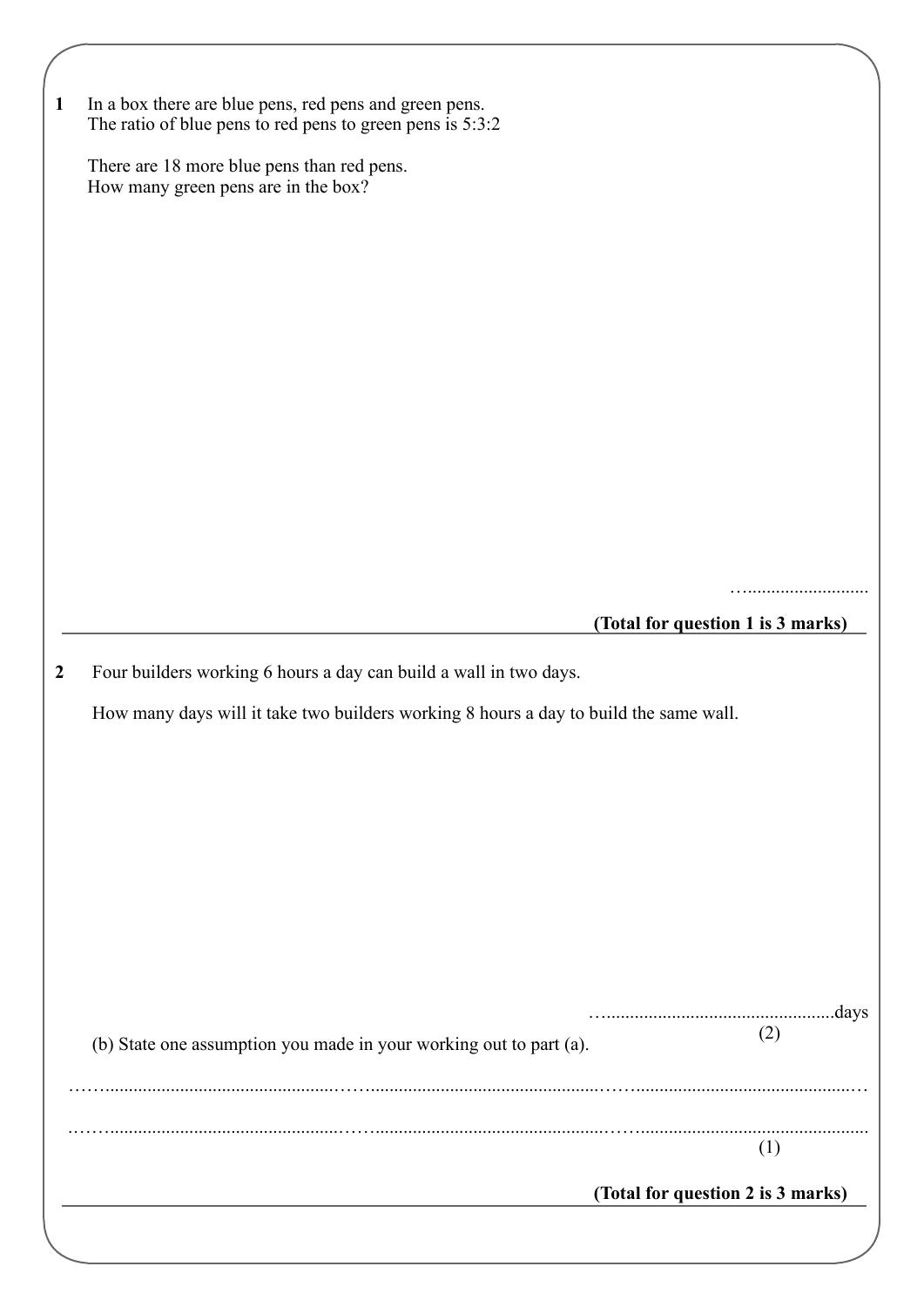

 *AB* and *CD* are parallel. Angle  $CEF = 124^{\circ}$ Angle  $EFG = 93^\circ$ 

 Find the size of angle *FGD*. You must show how you got your answer.

**(Total for question 3 is 3 marks)**

…..........................°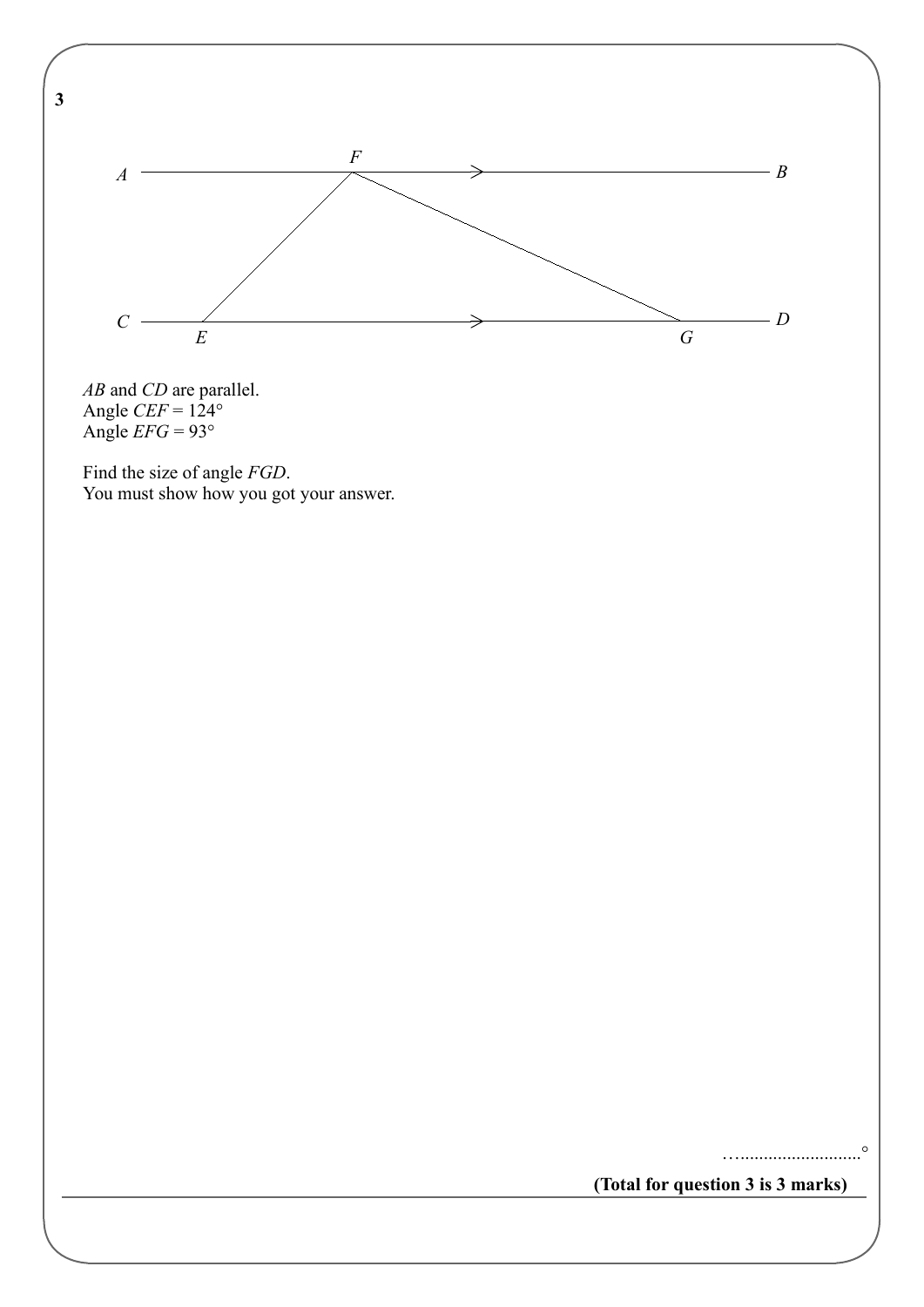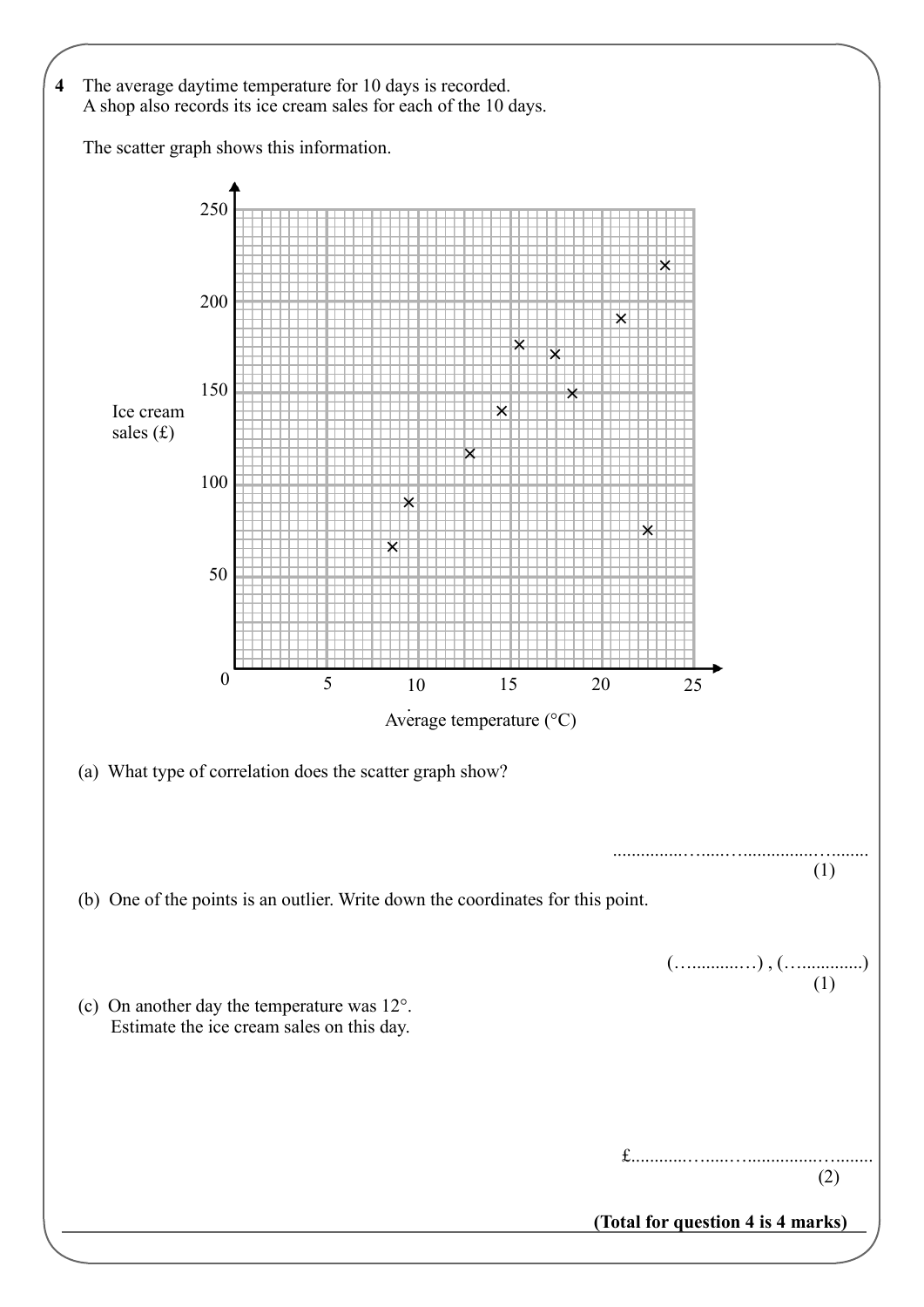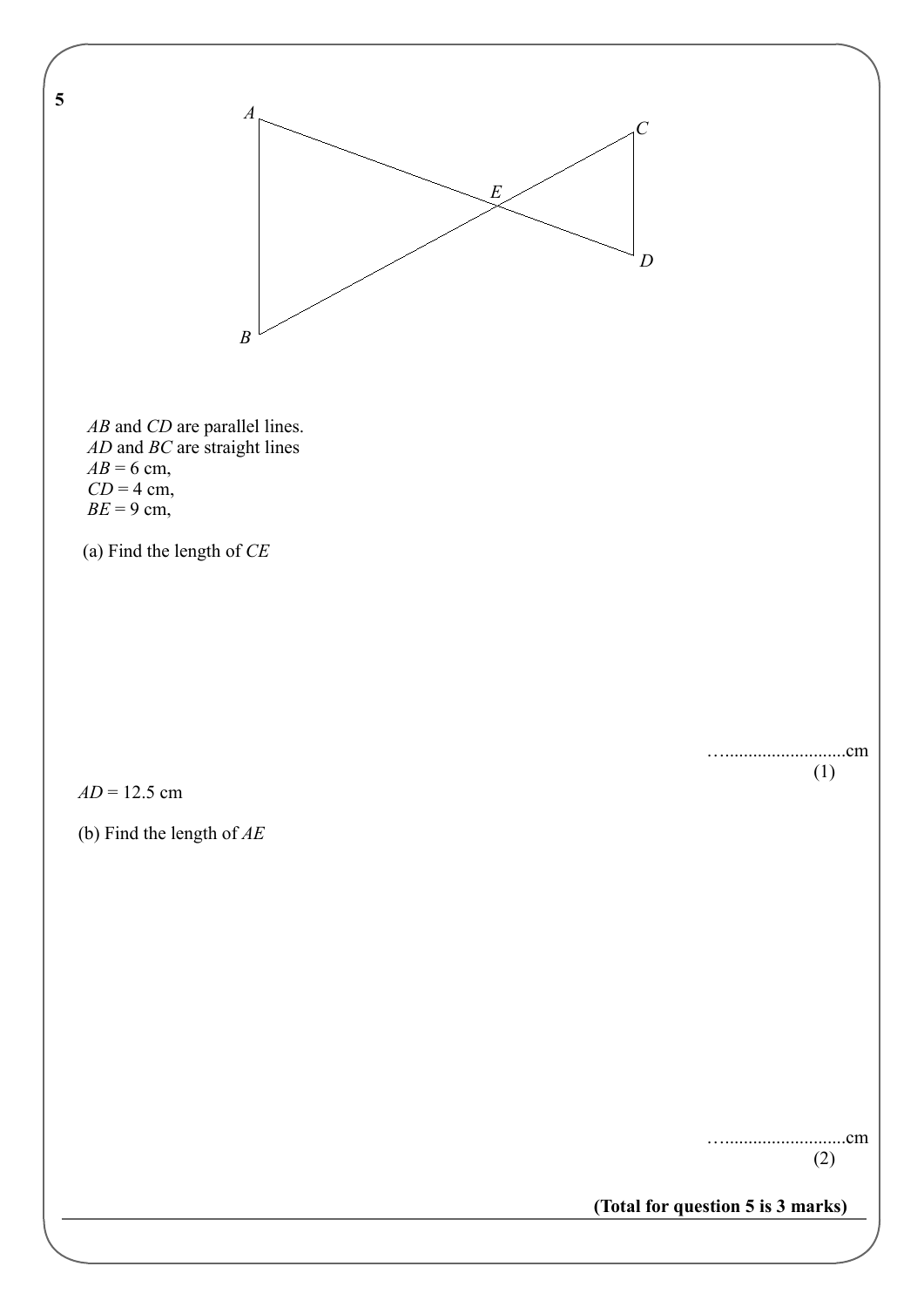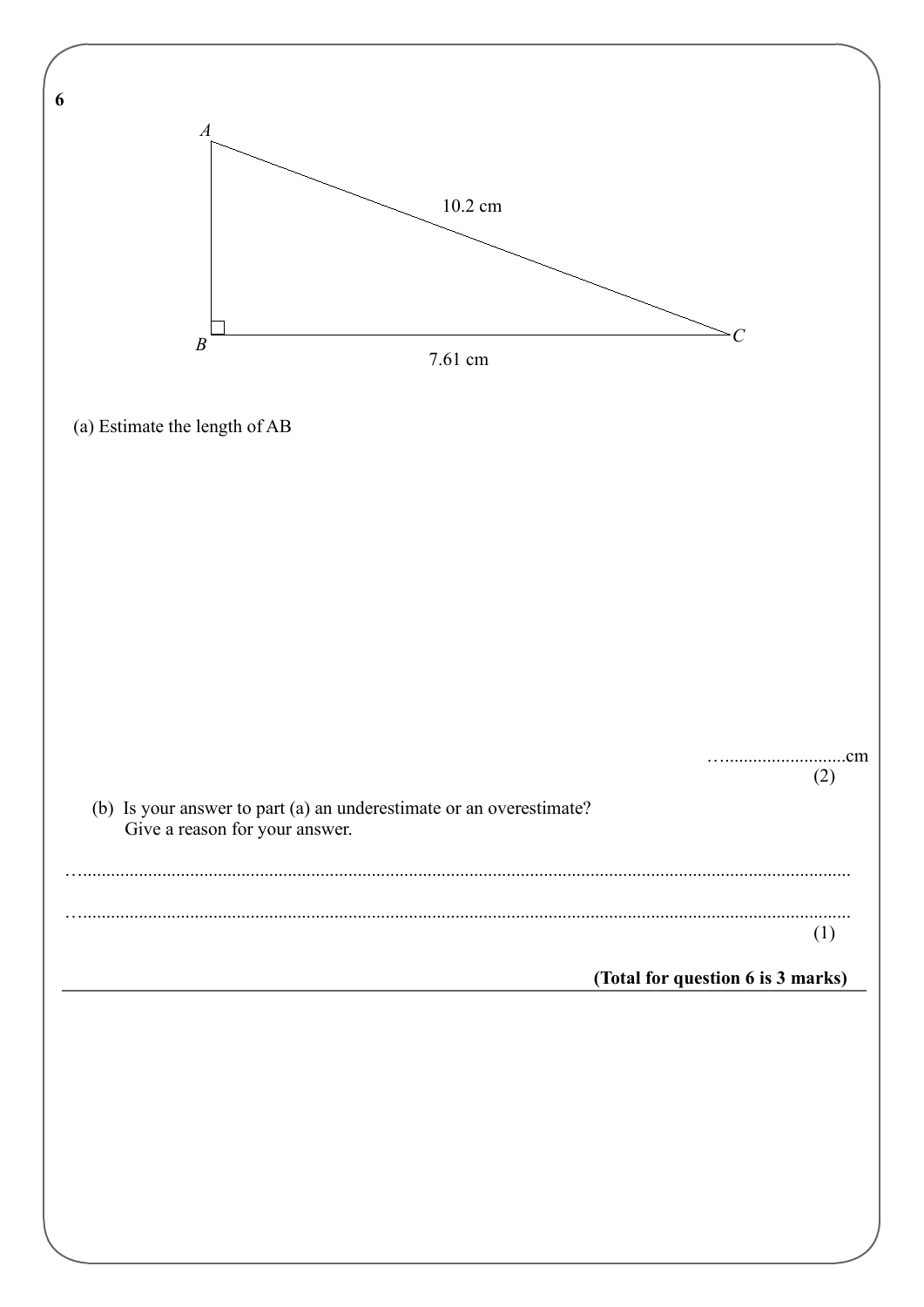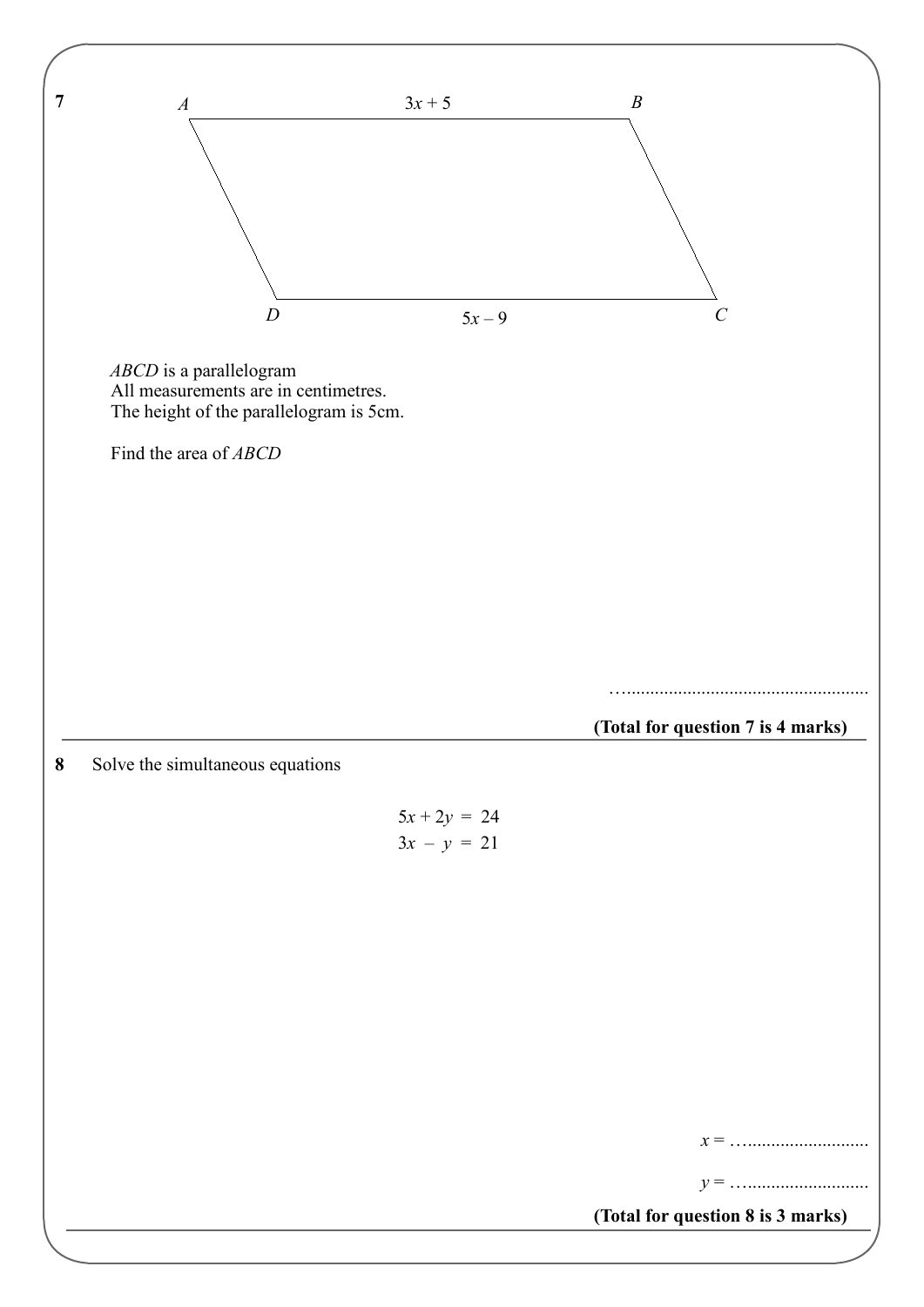**9** A shop decreases prices by 10% and then by a further 20%.

Rachel says: "Prices have now decreased by 30%".

 Is Rachel correct? You must show your working.

**(Total for question 9 is 2 marks)**

**10** In a box there are black pens, red pens and green pens.

 The ratio of black pens to pens that are not black is 9:11 The ratio of green pens to pens that are not green is 3:5

Find the ratio of black pens to red pens to green pens.

….................................................... **(Total for question 10 is 3 marks)**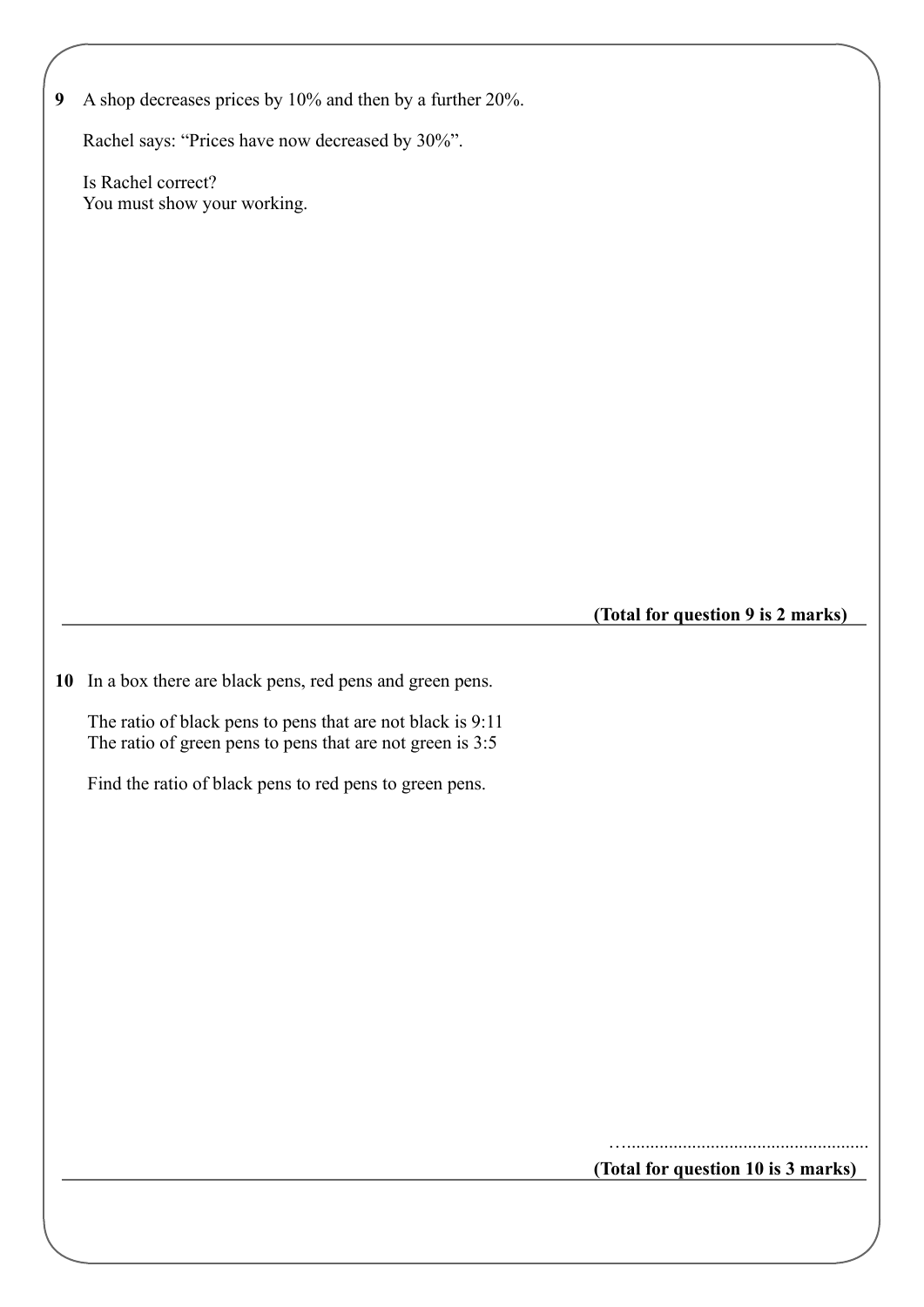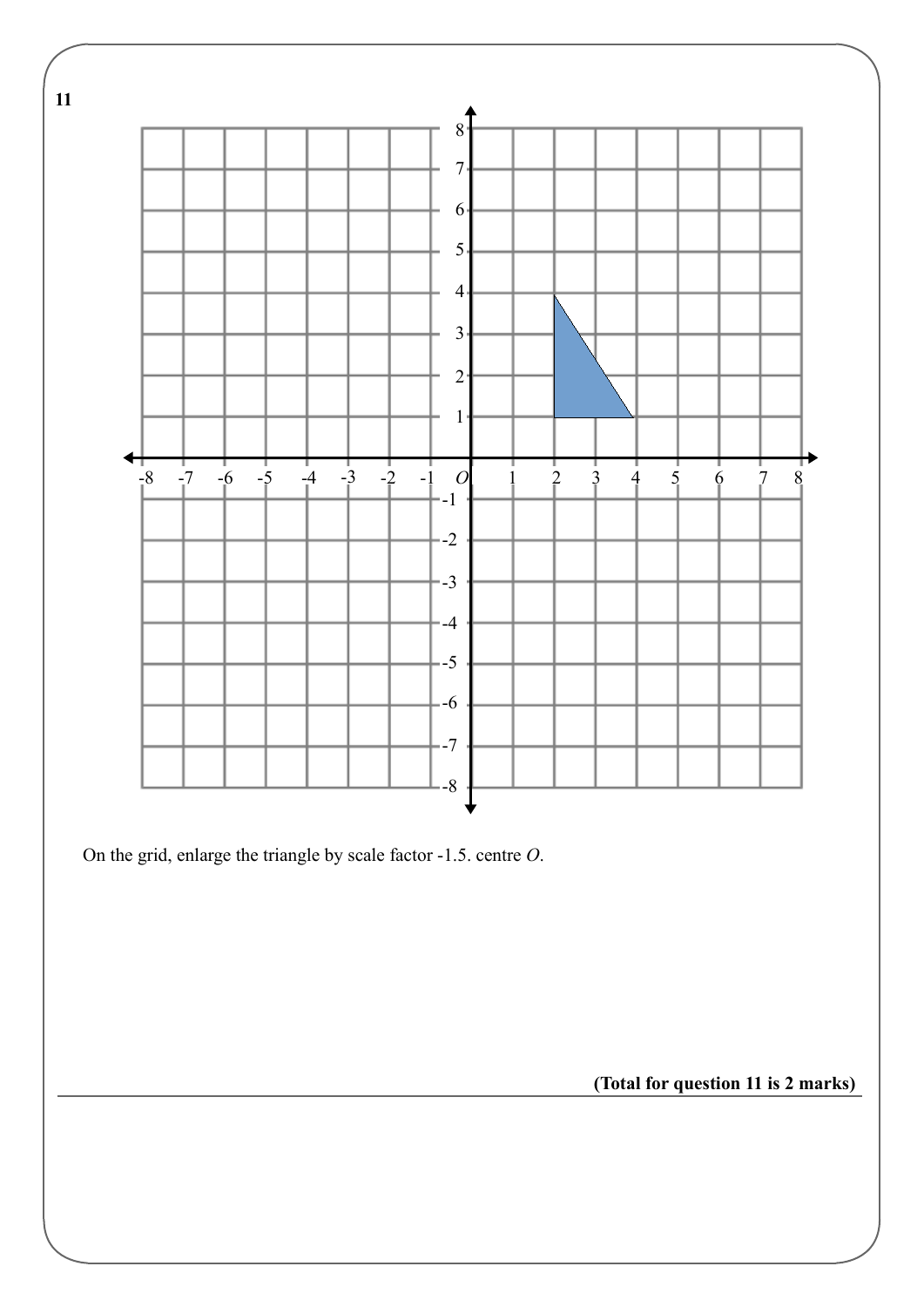(a) Write down the value of 
$$
64^{\frac{1}{2}}
$$

\n(b) Write down the value of  $16^{\frac{1}{9}}$ 

\n(c) Work out the value of  $\left(\frac{125}{8}\right)^{\frac{5}{2}}$ 

\n(d) What out the value of  $\left(\frac{125}{8}\right)^{\frac{5}{2}}$ 

\n(e) Work out the value of  $\left(\frac{125}{8}\right)^{\frac{5}{2}}$ 

\n(fotal for question 12 is 4 marks)

\n(Total for question 13 is 3 marks)

\n(Total for question 13 is 3 marks)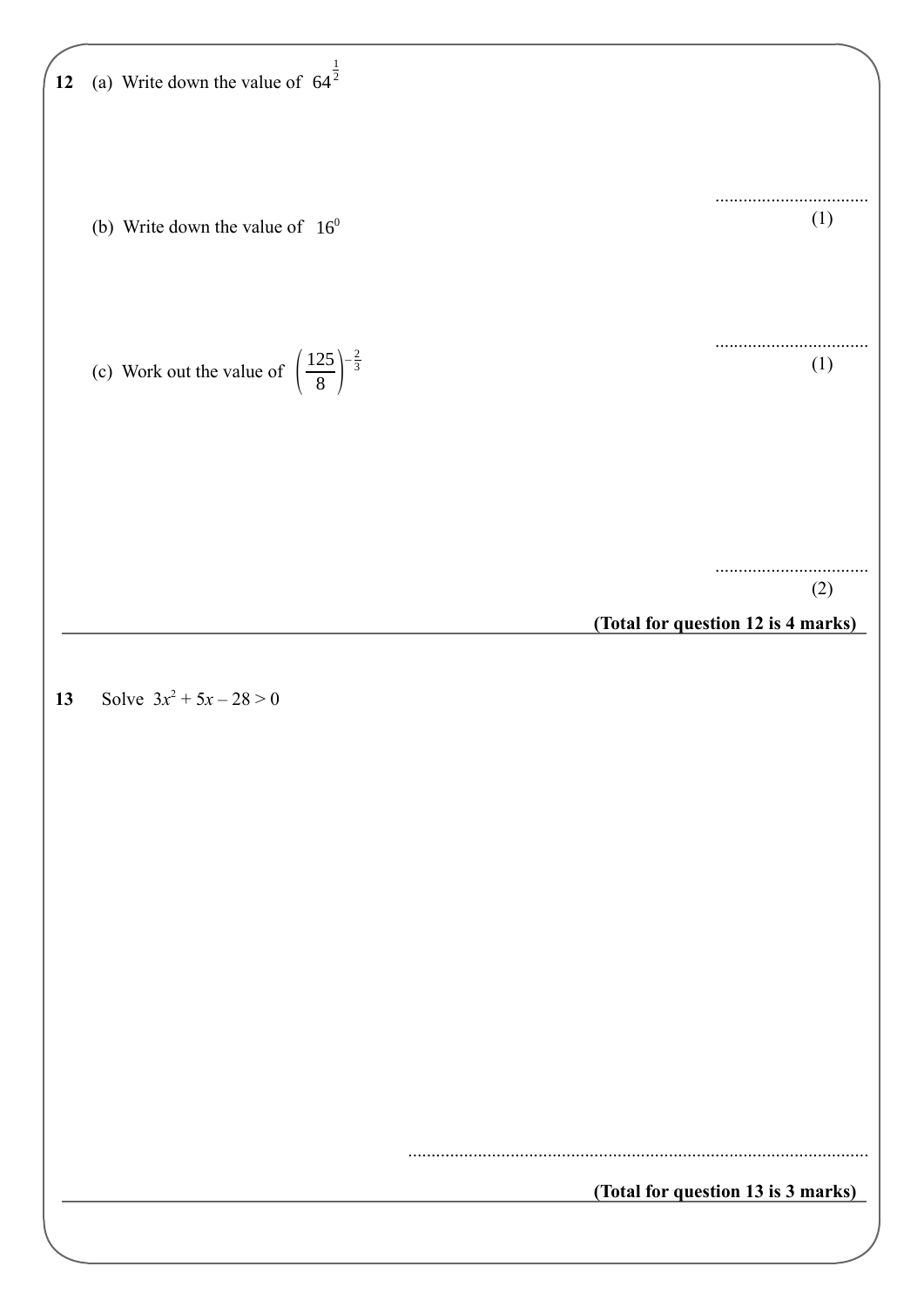**14** Find the value of 0.53 + 0.2 Give your answer as a fraction in its simplest form. **(Total for question 14 is 3 marks)** .. . **15** Make *x* the subject of the formula  $a = \frac{x+4}{2x}$ **(Total for question 15 is 3 marks)** …...…................................................. …...….................................................  $2x - 1$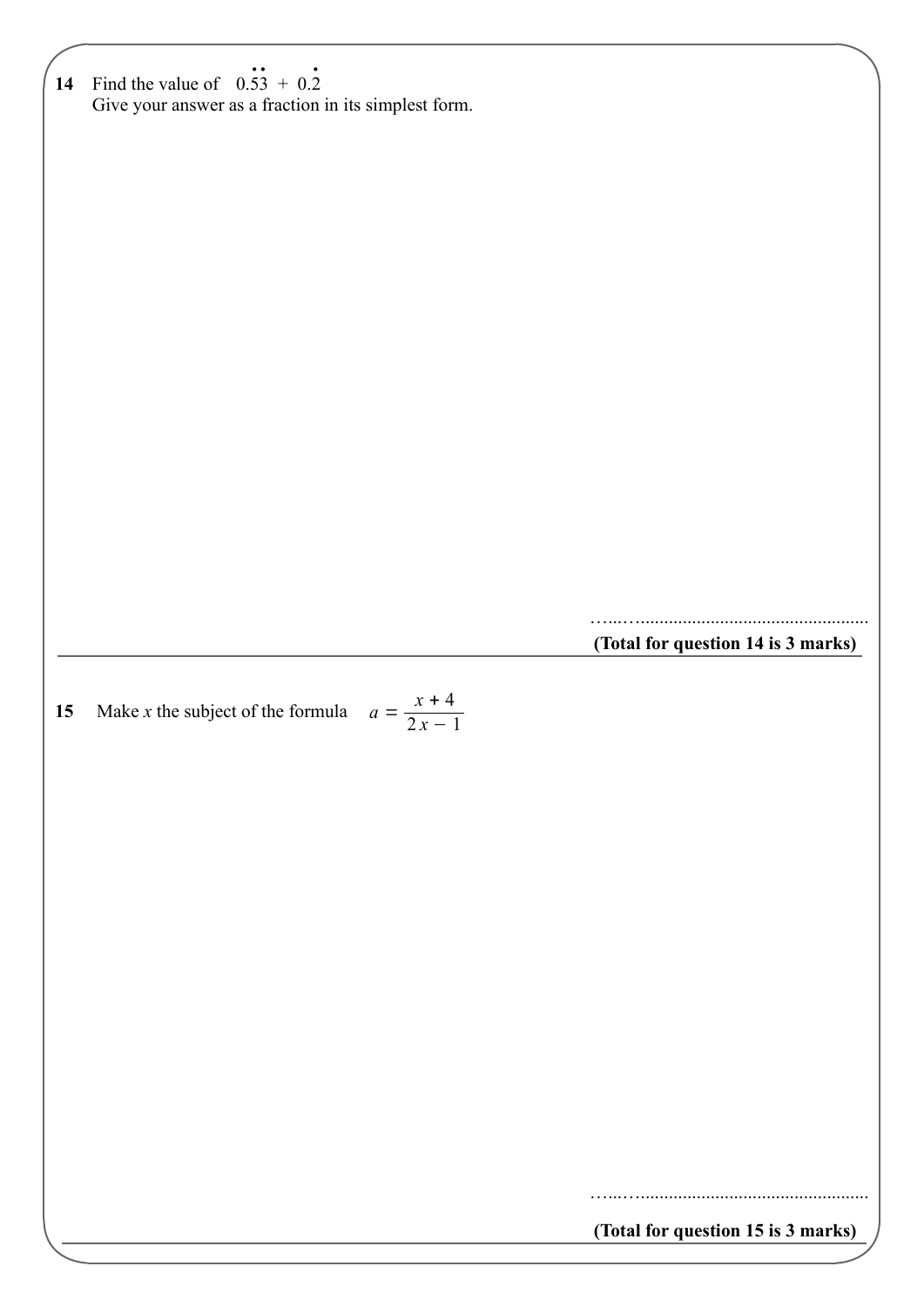| 16 | (a) Prove algebraically that the difference between the squares of two consecutive numbers is |
|----|-----------------------------------------------------------------------------------------------|
|    | always odd.                                                                                   |

(2)

(b) Use your answer to (a) to work out  $72^2 - 71^2$ 

 ..............................… (1)

**(Total for question 16 is 3 marks)**

**17** Find the coordinates of the turning point of the curve with the equation  $y = x^2 - x + 8$ 

You must show all your working.

(....................) , (....................)

**(Total for question 17 is 3 marks)**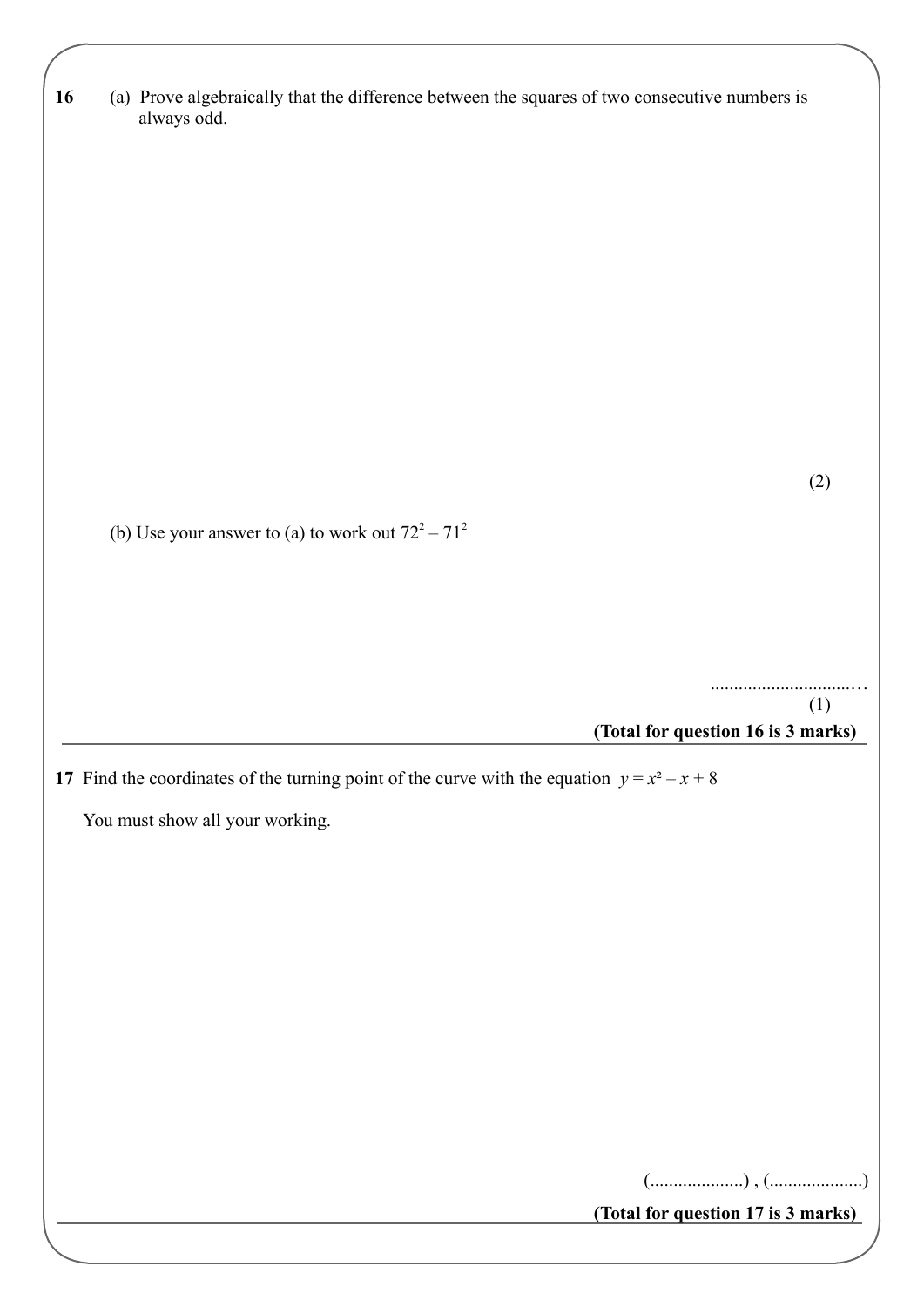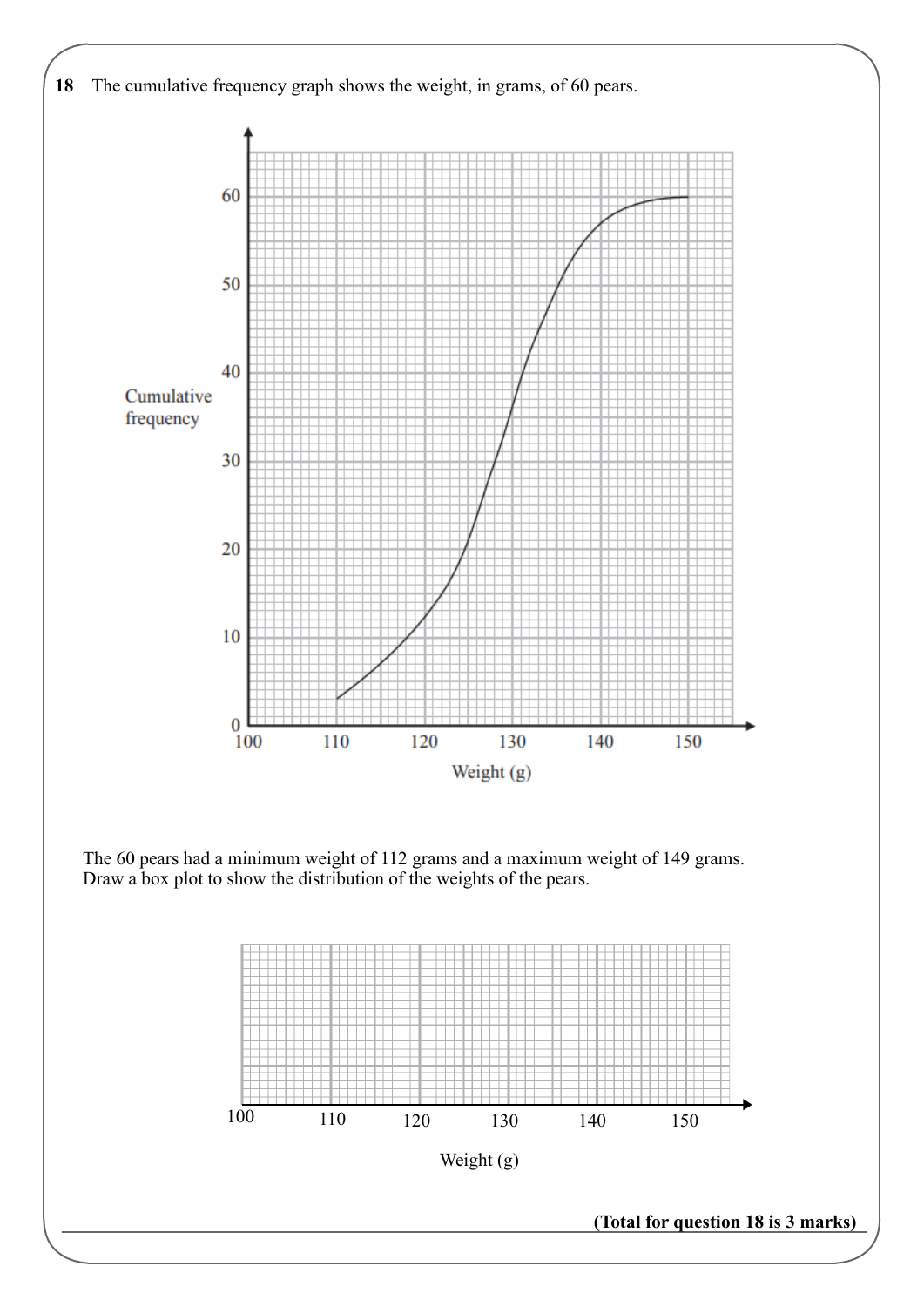|    | 19 $a$ is directly proportional to the square of $b$                                                     |
|----|----------------------------------------------------------------------------------------------------------|
|    | When $a = 12, b = 6$                                                                                     |
|    | Find a value of <i>b</i> when $a = 15$<br>Give your answer as a simplified surd.                         |
|    |                                                                                                          |
|    |                                                                                                          |
|    |                                                                                                          |
|    |                                                                                                          |
|    |                                                                                                          |
|    |                                                                                                          |
|    |                                                                                                          |
|    |                                                                                                          |
|    | (Total for question 19 is 3 marks)                                                                       |
|    |                                                                                                          |
| 20 | Write $\frac{\sqrt{8} + \sqrt{18}}{\sqrt{2} - 1}$ in the form $a + b\sqrt{2}$ where a and b are integers |
|    |                                                                                                          |
|    |                                                                                                          |
|    |                                                                                                          |
|    |                                                                                                          |
|    |                                                                                                          |
|    |                                                                                                          |
|    |                                                                                                          |
|    |                                                                                                          |
|    |                                                                                                          |
|    |                                                                                                          |
|    | (Total for question 20 is 3 marks)                                                                       |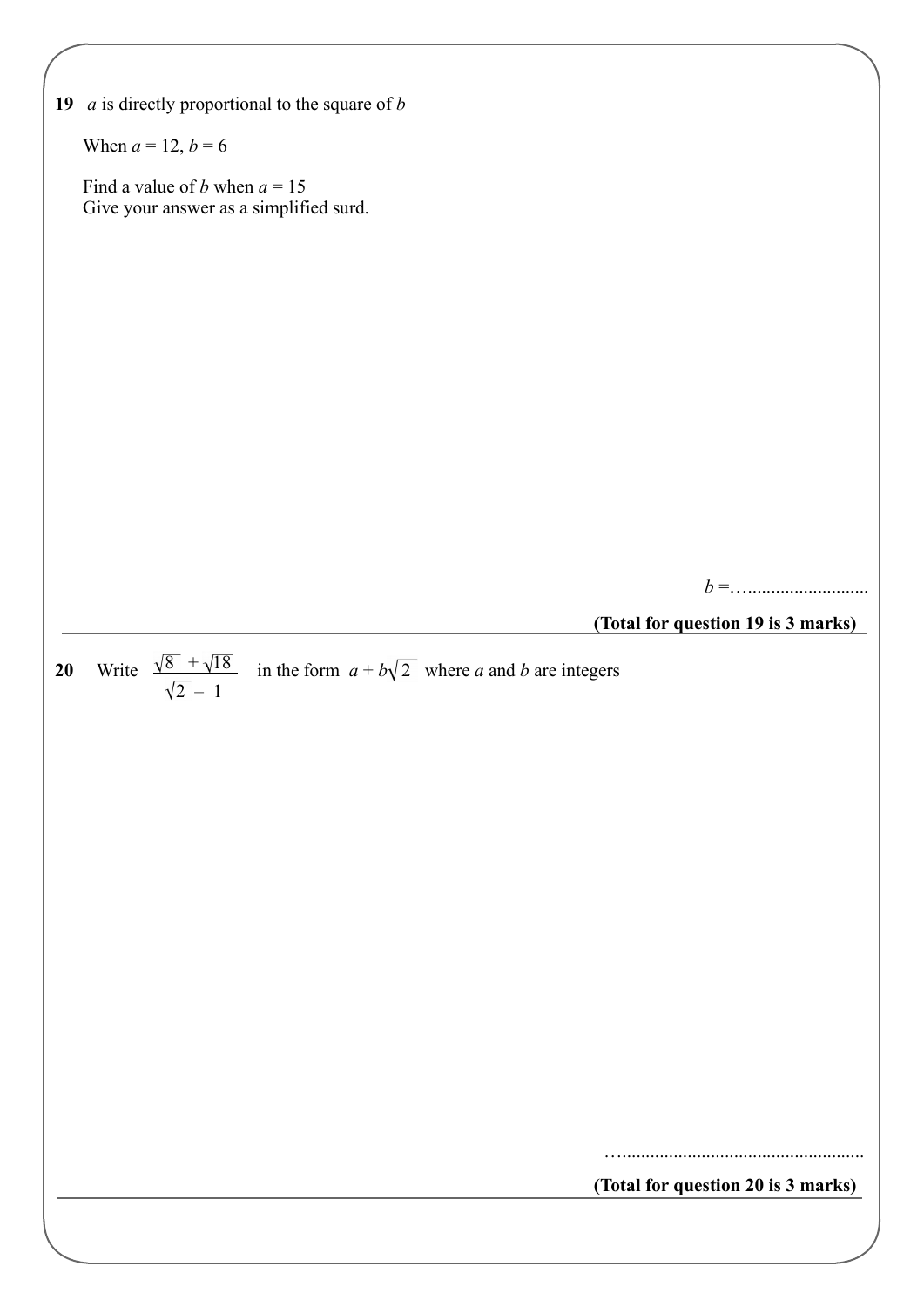

*C*, *D* and *E* are points on a circle, centre *O*. *AEB* is a tangent to the circle at *E.*

*CD* = *DE* Angle *AEC* = *x°*

Find the size of angle *OED* in terms of *x.*

**(Total for question 21 is 4 marks)**

…....................................................

**21**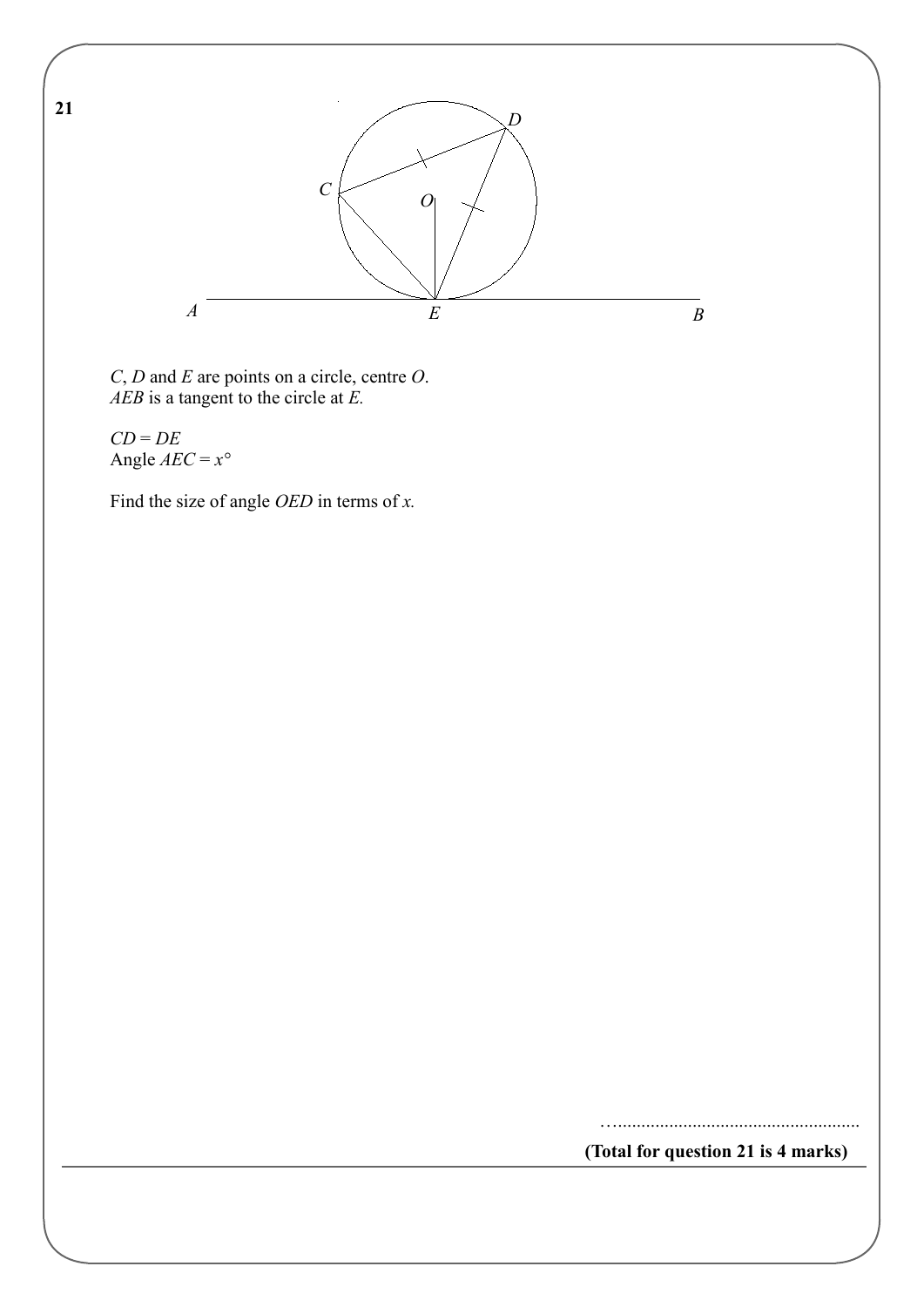**22** The line  $l_1$  passes through the points  $(2, 3)$  and  $(12, -2)$ The line  $l_2$  has the equation  $4x - 2y = 3$ 

Show that lines  $l_1$  and  $l_2$  are perpendicular.

**(Total for question 22 is 5 marks)**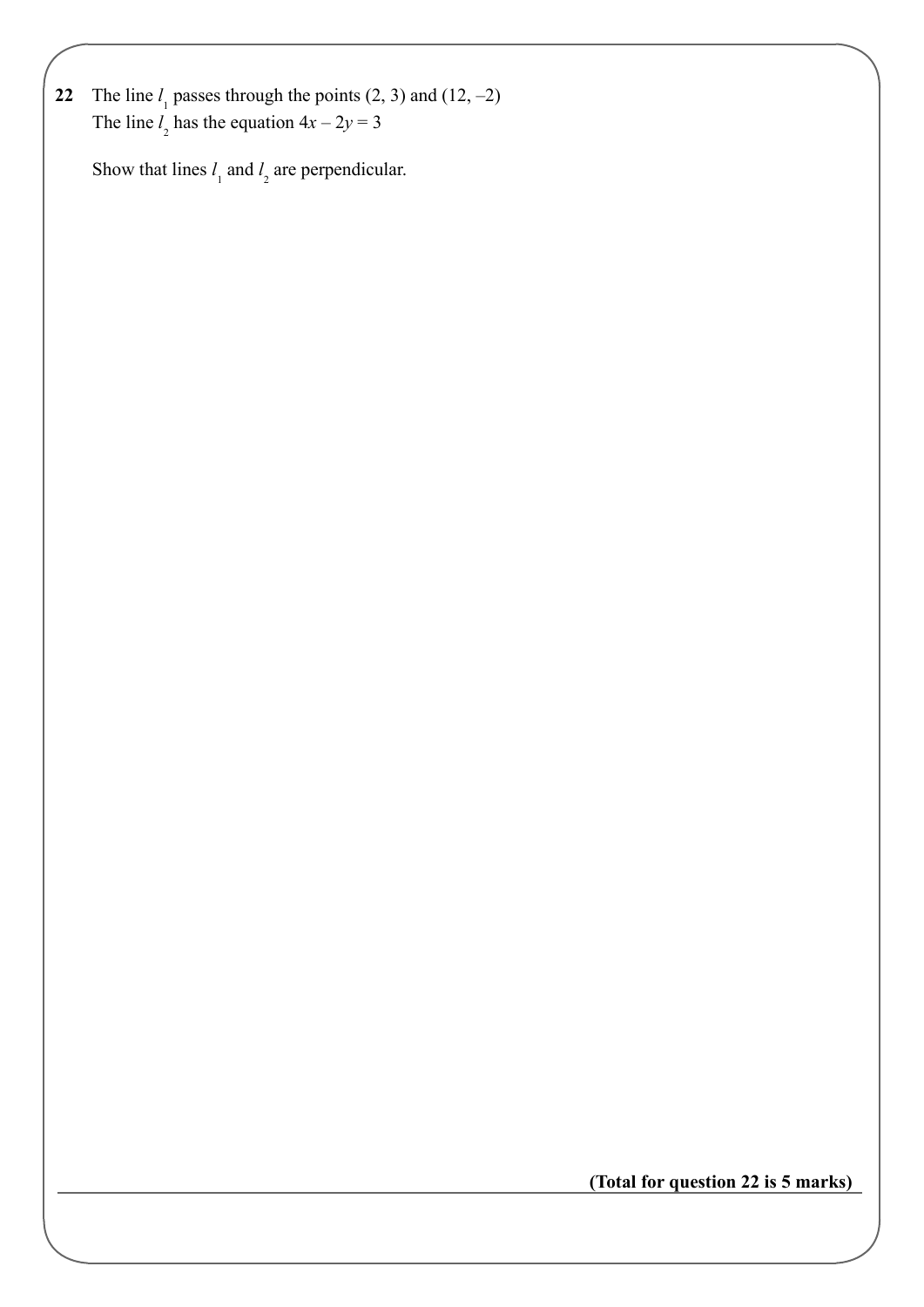

 $\overrightarrow{OA} = 5a$ 

**23** 

 $\overrightarrow{OB} = 3 b$ 

 C is the point such that *OC*:*CA* = 4:1 M is the midpoint of AB *OBD* is a straight line

 $\overrightarrow{OD} = k \overrightarrow{OB}$  where *k* is a scalar quantity.

Given that *CMD* is a straight line, find the value of *k*.

*k* = ..............................................

**(Total for question 23 is 5 marks)**